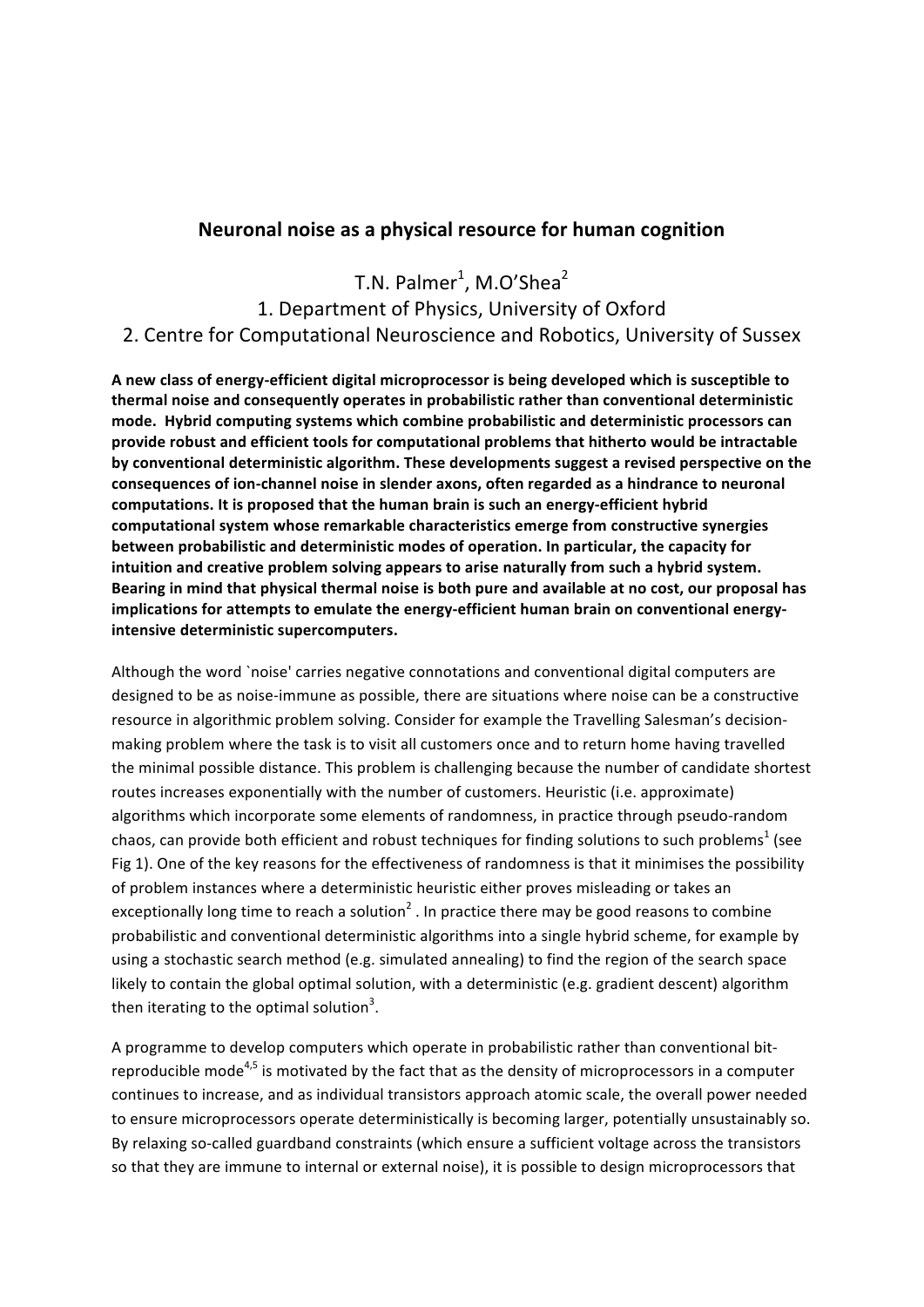operate probabilistically rather than bit-reproducibly with a considerable reduction in energy consumption, thereby increasing the "Flops/Watt" metric of computational performance (see Fig 2). Combining a relatively large number of energy-efficient probabilistic processors with a relatively small number of energy-intensive deterministic processors can provide new, robust and computationally-efficient hybrid probabilistic\deterministic tools for solving complex (and otherwise  $intractable)$  computational problems<sup>6,7</sup>.

As discussed below the ion channels or "protein transistors", which amplify electrical signals in neurons, are subject to thermal noise (ion channel noise) and therefore do not operate entirely deterministically<sup>8</sup>. In sufficiently slender axonal and dendritic arborisations such thermal noise can introduce a stochastic component to action potential generation<sup>9,10</sup>. Based on the developments in computer science outlined above, we propose here that this noise may have substantial beneficial consequences for the brain's computational performance and hence cognitive properties. Of course, unlike a digital computer, the brain evolved unconstrained by a designer's assumptions about how it ought to work – to operate purely deterministically, for example. So, if there were benefits to be gained by combining probabilistic and deterministic processes in the brain - for example in terms of increased energy efficiency and a smaller likelihood of "hanging" when making complex decisions natural selection would have exploited them.

The ability of stochastic channel noise to corrupt the temporal pattern of a neuronal spike train, by random addition or deletion of impulses, increases as an inverse function of the diameter of axonal arborisations<sup>10</sup>. Experiments with axons of diameter greater than  $1\mu$  show that impulse generation is reliably deterministic. Such reliability however is costly because larger neurons, with their high speed information coding, are relatively energy inefficient. In neurons with the most slender axonal and dendritic arborisations (around  $0.1\mu$ ), speed of information coding might be sacrificed for the benefit of increased energy efficiency. However, (as in transistors with reduced guardband voltage) energy savings may also be accompanied by stochastic corruption of the temporal pattern of impulse trains. Overall then, thermal noise affecting voltage sensitive ion channels is likely to decrease the reliability of impulse timing especially in fine axons when energy supply is restricted (Fig 3). From this discussion it would seem reasonable that neuron miniaturisation, and the accompanying benefit of higher packing density of computing elements, is limited by the trade-off between energy efficiency and the need to preserve information coding at an acceptable rate and reliability $11,12$ .

There have been proposals which have considered a constructive role for stochasticity in the brain, most notably through `Stochastic Resonance' or  $SR^{13}$ . SR in threshold-determined sensory systems can for example enhance sensitivity to periodic fluctuations in the strength of sub-threshold signals in a noisy environment<sup>14</sup>. Here random noise resonates with the just sub-threshold periodic signal and increases the probability that repetitive bursts of spikes at the signal period will be generated. In this way, SR is a mechanism for making the electrical activity of neurons more reliably deterministic. This suggests a dichotomy in which noise is either beneficial for deterministic operation (SR) or is a nuisance (channel noise in very small neurons). By contrast, however, here we propose something more radical: that the inherent probabilistic character of signal corruption by channel noise actually contributes directly and positively to brain function.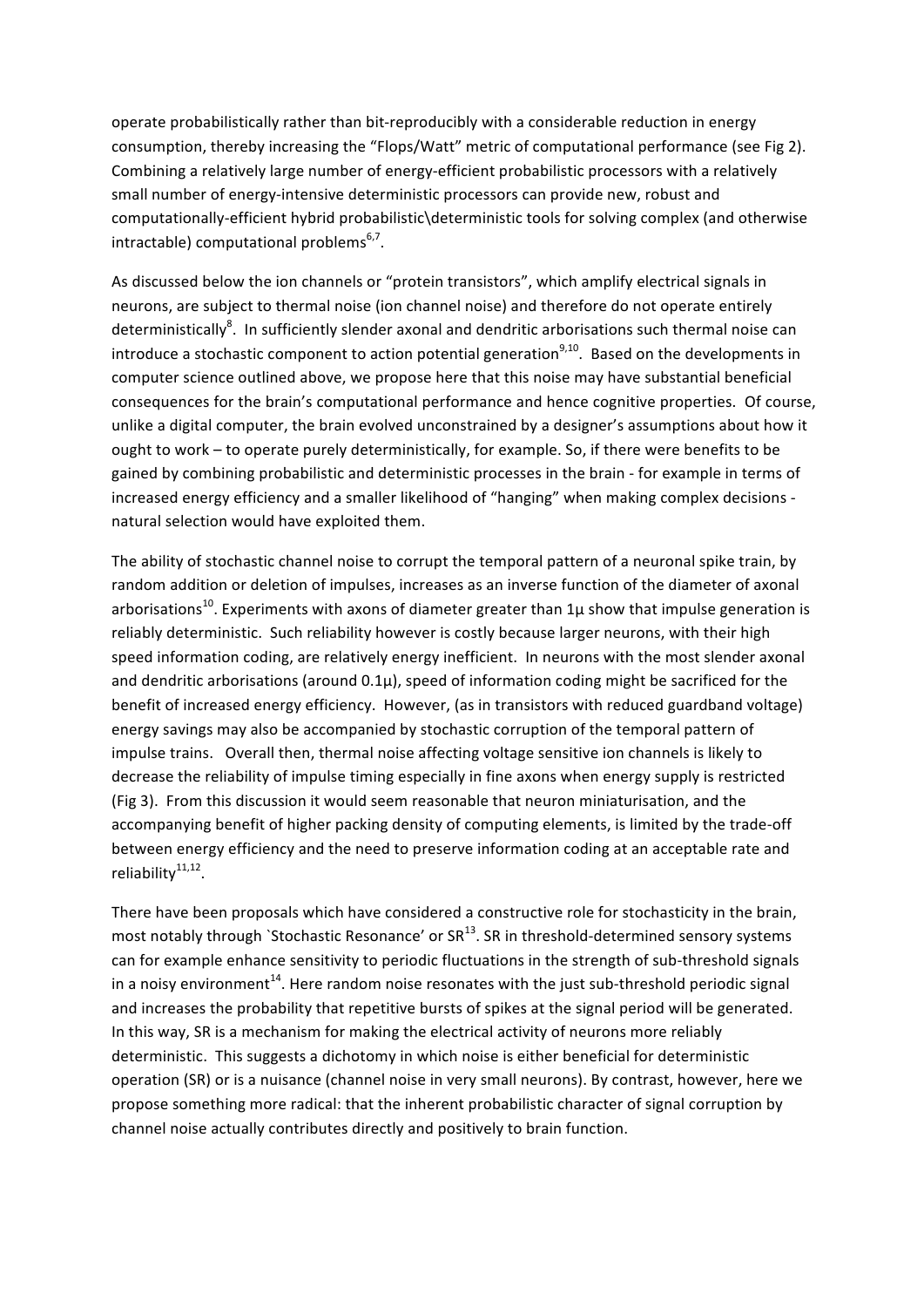If this proposal is correct, we might expect the neurons with the greatest susceptibility to signal corruption by channel noise to be engaged in solving the type of tasks that benefit most from hybrid computing, such as the classic combinatorial Travelling Salesman problem. Evidence that animals incapable of conscious deliberation can solve this problem comes from an unexpected direction. Experiments on bumblebees foraging on arrays of artificial flowers appear to optimise their flight distances and rearrange their flower visitation sequences dynamically as new sources of food are presented<sup>15</sup>. The bee brain is estimated to contain about one million neurons, a majority of which have branched axonal and dendritic compartments of sub 0.1um dimensions. This places them well within the range where noise-induced corruption of spike timing can be expected. It is therefore plausible to hypothesise that a dynamic routing task, analogous to the travelling salesman problem, is being efficiently solved in part stochastically and presumably without conscious effort.

Could a model which combines stochasticity and determinism in some synergistic hybrid operation be relevant to the human brain? Indeed, could the relative degree of stochasticity/determinism in the brain be controlled by the effortful thinking usually referred to as `concentration'? Certainly functional imaging techniques show that the act of effortful thinking causes oxygenated blood to be diverted to specific local regions where increasing neural activity would otherwise outstrip energy supply. The fact that this must occur while the total blood supply to the whole brain remains substantially unaltered suggests that at a very broad-brush level, one might consider the brain operating between two cognitive modes of operation referred to here as Mode 1 and Mode 2. Mode 1 is an economical, relatively low-energy mode which maintains energy consumption across the many, small, efficient but slower neurons, susceptible to thermal noise. In Mode 2, available energy is focussed on a less efficient subset of neurons ensuring that they operate reliably, quickly and hence deterministically. It seems plausible to relate Modes 1 and 2 directly to Kahneman's<sup>16</sup> `fast/slow' System 1/2 paradigm of human thinking.

Below we offer a perspective on some of the possible consequences of hybrid probabilistic/deterministic operation in the brain, in particular for understanding human intuition and creativity. For example, it is a familiar experience that taking a break in concentration from some difficult problem, i.e. switching from Modes 2 and 1, can provide unexpected new angles on the problem which may ultimately lead to its solution. The mathematical physicist Roger Penrose<sup>17</sup> has documented a number of classical `eureka moments' when a scientist (himself included) was engaged in otherwise mundane activity, such as crossing the road or stepping onto a bus. If, in some non-deterministic way, a potential insight occurs when the brain is operating in Mode 1, it is straightforward to check using Mode 2 that this insight does indeed solve the problem.

To make these ideas more specific, consider the problem of how the human brain might go about proving the irrationality of  $\sqrt{2}$  . Firstly, although thermal in character, the ultimate origin of channel noise in slender axons is associated with the ubiquitous process of quantum decoherence on the molecular scale (related to the inherently non-algorithmic<sup>18</sup> collapse of the quantum wavefunction to a measurement eigenstate). The evolution of a dynamical system susceptible to such noise will not in general be closed (i.e. contained) within any finite subspace, as would be the case if stochasticity were represented by pseudo-noise generated from low-order chaos. Consistent with this, our intuitive appreciation that the set of integers  $\{1,2,3...\}$  has no upper bound – often obtained in early childhood - can perhaps be considered a primitive product of Mode 1 operation of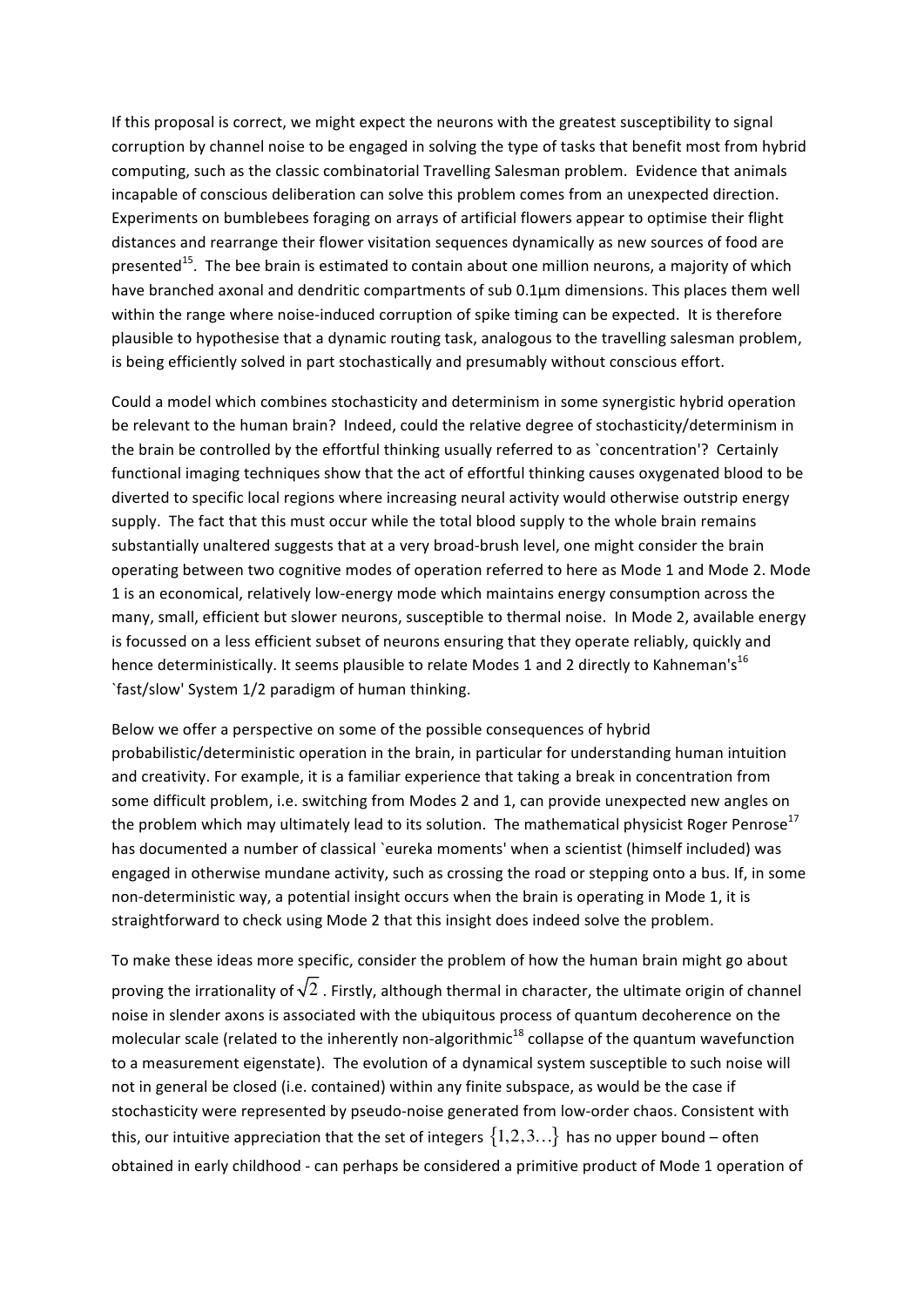the brain. On the other hand, the notion that the decimal expansion of  $\sqrt{2}$  similarly never ends is not itself something about which we have an intuitive understanding. Here we propose that the process of finding a proof of the irrationality of  $\sqrt{2}$  requires a more sophisticated switching between probabilistic Mode 1 and deterministic Mode 2. For example, by looking up at the sky, one can imagine Mode 1 randomly introducing candidate ideas for Mode 2 to subsequently explore by deductive logic, perhaps based on the fractal geometry of clouds or the spherical geometry of the sun. After switching to Mode 2, these candidate proofs can be rejected as not readily leading to a proof or disproof of the problem at hand. However, a further small Mode 1 random iteration, which moves the brain's cognitive state from one which focuses on the potential relevance of geometry (spherical or fractal) to one which focuses on the potential relevance of number (rudimentary properties of odd and even numbers in particular), a further and final switch to Mode 2 could then reveal – as first discovered by the ancient Greeks - the logical proof of the irrationality of  $\sqrt{2}$  .

This bimodal probabilistic/deterministic hybrid hypothesis also provides a new perspective on the notion of free will – an essential element in defining the phenomenon of consciousness. The notion of free will poses a well-known dilemma summarised recently by quantum physicist Seth Lloyd<sup>19</sup> : `If determinism robs us of free will, then so does randomness'. That is to say, it is difficult to explain the perception of free will either from a purely deterministic (e.g. Newtonian) perspective, or from a purely stochastic (e.g. quantum mechanical) perspective. However, exploring synergistic hybrid relationships between stochasticity and determinism provides a natural and straightforward solution to this dilemma. Suppose for instance that every morning Bob must decide what shirt to wear. To keep matters simple, suppose Bob only wears polo shirts, stacked in a neat pile in his clothes drawer. The simplest and most frequently-made decision is to wear the shirt at the top of the pile. In this sense, a simple (deterministic) algorithm can determine with significant predictive skill the colour of the polo shirt Bob will wear. However, the algorithm will fail from time to time. For example, the colour of the polo shirt at the top of the pile may not be one he is especially keen on. In these situations, a Mode-2 analysis of which alternative shirt to pull out (What colour am I keen on, and why this colour rather than that?) may take considerable time and expend much energy for little real benefit. In such a situation, a much quicker and equally effective decision might instead be made in low-energy Mode 1 operation, where the decision-making neurons are susceptible to randomness. In these particular situations it would be natural to have the cognitive experience that `I could have done otherwise', the feeling of free will, since a counterfactual world which differs from the actual world only by the realisation of some particular random variable seems entirely plausible (though  $see<sup>20</sup>$ ).

We conclude with some comments about links to artificial intelligence. Firstly, from a theoretical point of view, our hybrid probabilistic/deterministic computing system provides a novel way to understand the implications of Gödel's Theorem - that we humans can see the truth of mathematical propositions which cannot be proven by finite algorithm - for artificial intelligence. Lucas and Penrose<sup>17</sup> argue that because of Gödel's theorem, the human brain cannot be operating by finite algorithm and therefore cannot be replicated by a conventional digital computer, no matter how big. Penrose<sup>12</sup> has argued that coherent quantum entanglement effects must therefore be operating in the brain. However, there is little support for Penrose's thesis within the neuroscience community<sup>21</sup>; not least it is believed that quantum entanglement can play no significant role in the action of the brain because decoherence timescales  $10^{-13}$ - $10^{-20}$ s in the warm noisy environment that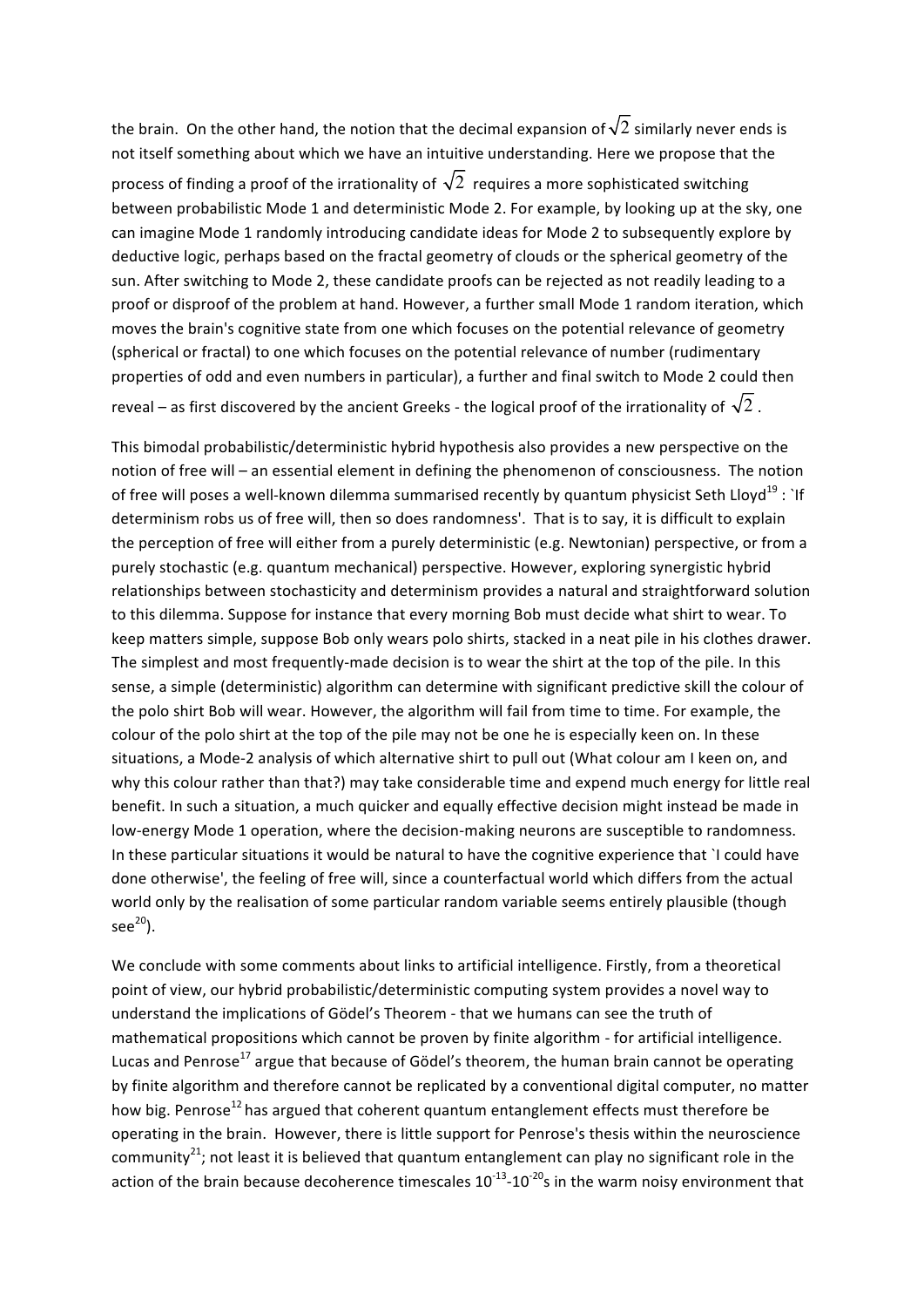is the brain would prevent isolated entanglements from lasting long enough to be relevant for dynamical neural timescales  $10^{-3}$ -10<sup>-1</sup>s<sup>22</sup>. However, the Lucas/Penrose argument is readily explained in the hybrid probabilistic/deterministic proposal for the operation of the brain, precisely because the ultimate source of neuronal noise in the brain is non-algorithmic quantum decoherence at the molecular level.

From the perspective of the hybrid probabilistic/deterministic proposal, the purer the source of noise (ie the less it can be emulated by algorithm) and the less energy needed to access it, the more its effectiveness for complex problem solving. In stochastic search algorithms (such as simulated annealing discussed in Fig 1), the source of stochasticity is commonly based on deterministic loworder chaos. However, randomness associated with quantum decoherence is not only inherently purer than that from low-order chaos, as a physical resource it is ubiquitous and for all practical purposes can be (and indeed is) readily accessed with very low energy overhead. As a source of pure noise is available for free, it would not be surprising if evolution were to make use of this resource.

These remarks are relevant for attempts to emulate the brain on next-generation exascale computers<sup>23</sup>. Notwithstanding the fact that such computers are predicted to require in excess of 50MW to operate<sup>24</sup> and hence will need 6 orders of magnitude more energy than the brain itself needs, the results here suggest that thermal noise is an essential element in the operation of the brain, whose cognitive functions will therefore not be fully emulated on a purely deterministic machine. For some purposes pseudo-random noise may be good enough for emulation purposes, but experience with deterministic algorithms suggests that for complex optimisation problems, the use of low-dimensional chaos may, for some problem instances, cause the algorithm to effectively "hang". We encourage those seeking to emulate the brain to make explicit use of much purer physical thermal/quantum noise arising from the computer itself, and to consider ways in which such noise can provide a positive resource for complex problem solving, in the synergistic deterministic/stochastic sense described here.

### **References**

1. Hoos, HH and Stützle, T. Stochastic local search: foundations and applications. Elsevier. pp658 (2005)

2. Gomes, CP, Selman B and Kautz H. Boosting combinatorial search through randomization. In *Proceedings of the Fifteenth National Conference on Artificial Intelligence.* pp 431-437. AAAI Press/The MIT Press, Menlo Park, CA, USA (1998).

3. Navon, IM, Brown FB, Robertson DH. A combined simulated annealing and quasi-newton-like conjugate gradient method for determining the structure of mixed argon-xenon clusters. Computers Chem, 14, 305-311 (1990)

4. Palem KV. Energy aware computing through probabilistic switching: a study of limits. IEEE Trans. Comput. 54 ,1123-1137 (2005)

5. Palem KV. Inexactness and a future of computing. Phil. Trans. R. Soc. A. 2014 372 20130281; doi:10.1098/rsta.2013.0281 (2014)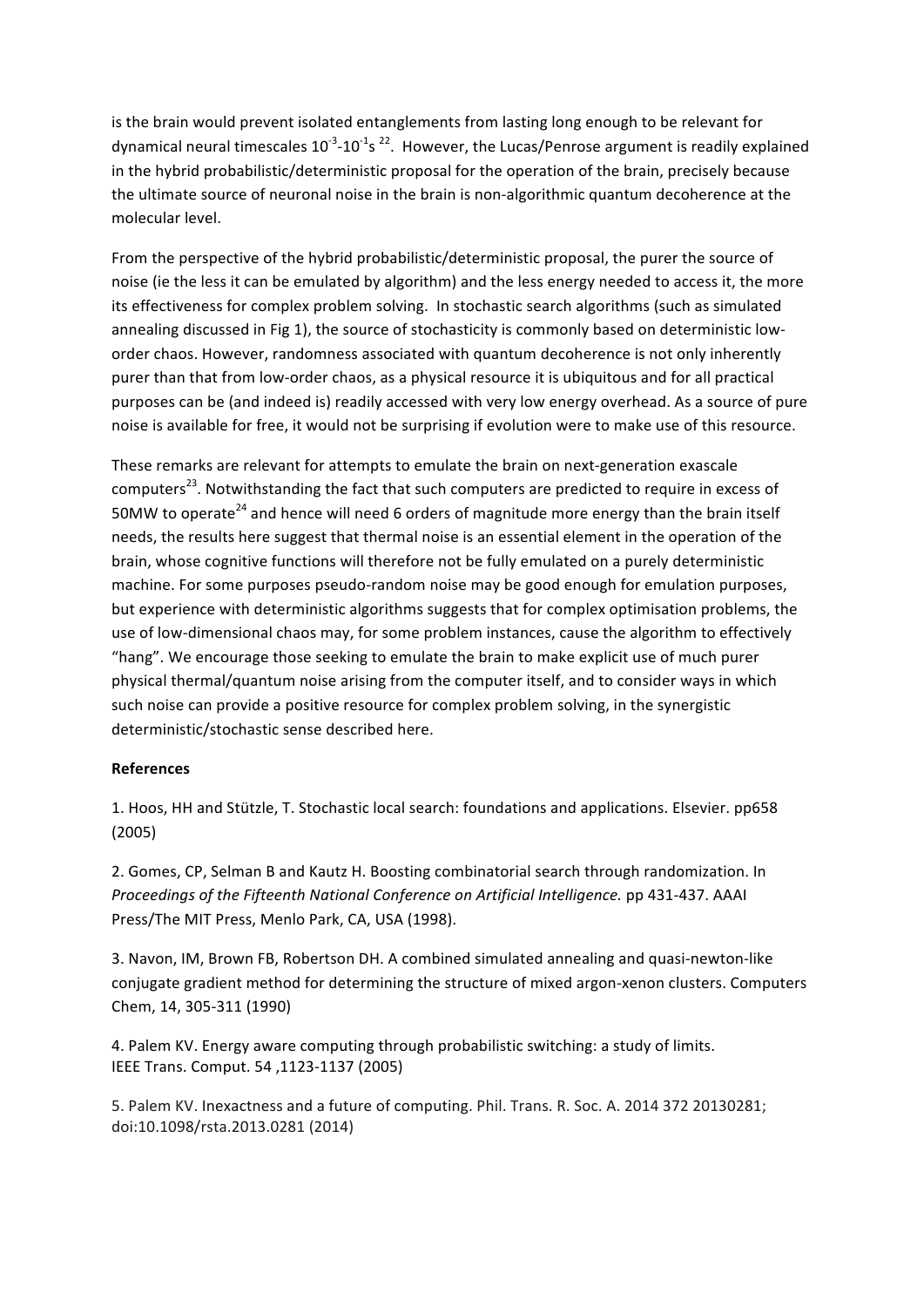6. Palmer, T.N., P. Düben and H. McNamara, 2014: Stochastic modelling and energy-efficient computing for weather and climate. Phil. Trans. R. Soc. A, 372, 20140118.

7. Düben PD, J Joven, A Lingamneni, H McNamara, G De Micheli, KV Palem, and TN Palmer. On the use of inexact, pruned hardware in atmospheric modeling. Phil. Trans. R. Soc. A. 2014 372 20130276; doi:10.1098/rsta.2013.0276 (2014)

8. White JA, Rubenstein JT and Kay AR, Channel noise in neurons. Trends in Neurosci. 23, 131 (2000)

9. Chow CC and White JA. Spontaneous action potentials due to channel fluctuations. Biophys. J. 71, 3013 (2000)

10. Faisal AA and Laughlin SB. Stochastic simulations on the reliability of action potential propagation in thin axons. PLoS Computational Biology 3: e79 (2007)

11. Faisal AA, White JA and Laughlin SB. Ion-channel noise places limits on the miniturization of the brain's wiring. Current Biology 15: 1143-1149 (2005)

12. Niven JE and Farris SM. Miniaturization of the nervous system and neurons. Current Biology 22: R323-R329 (2012)

13. Wiesenfeld K and Moss F. Stochastic resonance and the benefits of noise: from ice ages to crayfish and squids. Nature, 373:33-36, 1995

14. Pantazelou E, J. Douglass J, L. Wilkens L and Moss F. Noise enhancement of information transfer in crayfish mechanoreceptors by stochastic resonance. Nature, 365:337-340, 1993.

15. Lihoreau M, Chittka L and Raine NE. Travel optimization by foraging bumblebees through readjustments of traplines after discovery of new feeding locations. The American Naturalist, 176: 744-757 (2010)

16. Kahneman D. *Thinking, Fast and Slow*. Macmillan. ISBN 978-1-4299-6935-2 (2011)

17. Penrose, R. Shadows of the mind. Oxford University Press. 457pp (1994)

18. Calude CS and Svozil K. Quantum randomness and value indefiniteness. Advanced Science Letters, 1, 165-168. 

19. Lloyd, S. A Turing test for free will. Phil Trans Roy Soc A, 370, 3597-3610.

20. Palmer, TN. Lorenz, Gödel and Penrose: new perspectives on determinism and causality in fundamental physics. **DOI:**10.1080/00107514.2014.908624. Contemporary Physics (2014) 

21. Baars, BB and Edelman DB. Consciousness, biology and quantum hypotheses. Physics of Life Reviews, 9, 285-294 (2012).

22. Tegmark, M. Importance of quantum decoherence in brain processes. Phys. Rev., E61, 4194.

23. Markram, H. The Human Brain Project. Scientific American, **306**, 50-55 (2012)

24. Ashby S. The Opportunities and Challenges of Exascale Computing. Sumary Report of the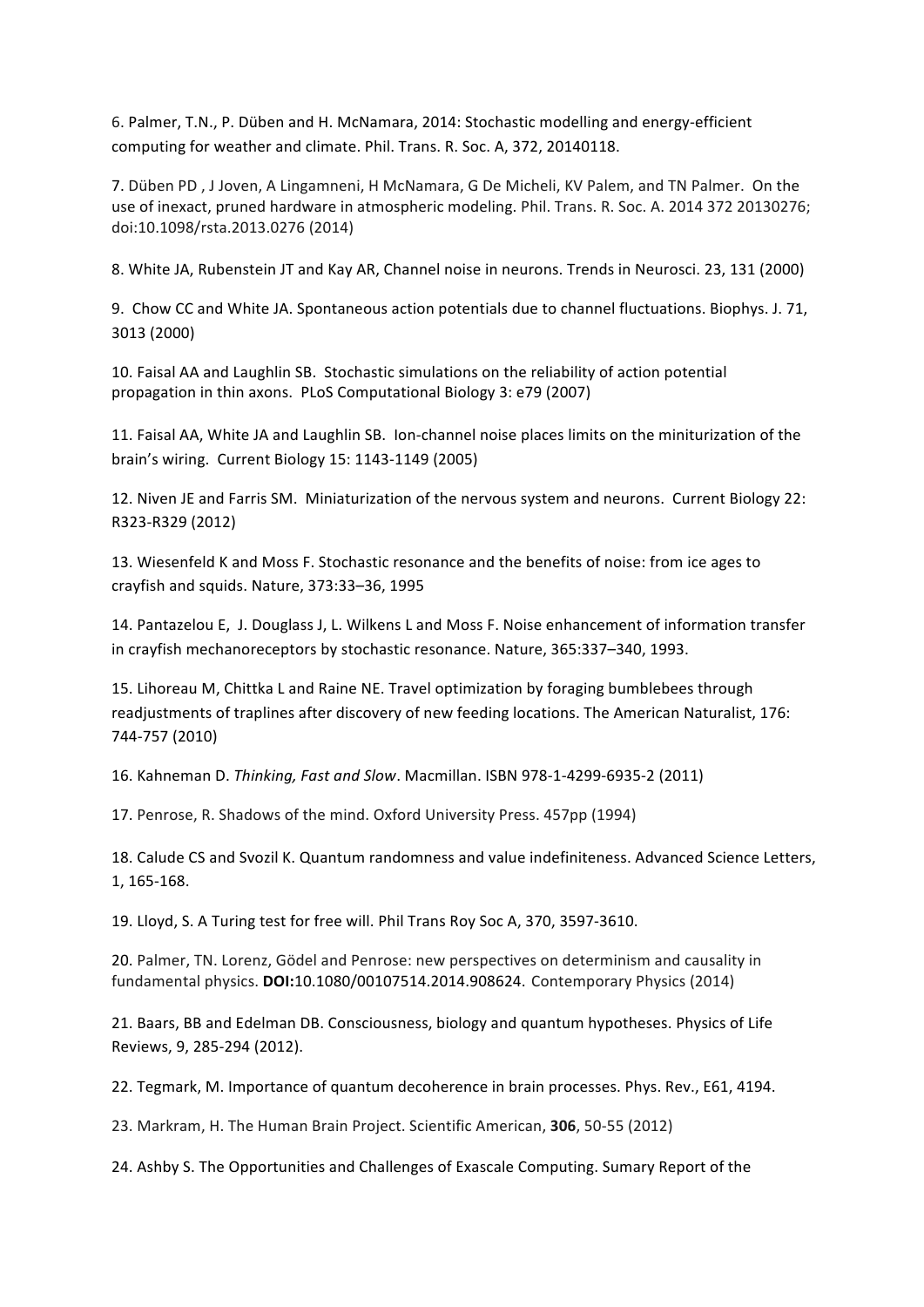Advanced Scientific Advisory Committee (ASCAC) Subcommittee. US Department of Energy. Office of Science. (2010)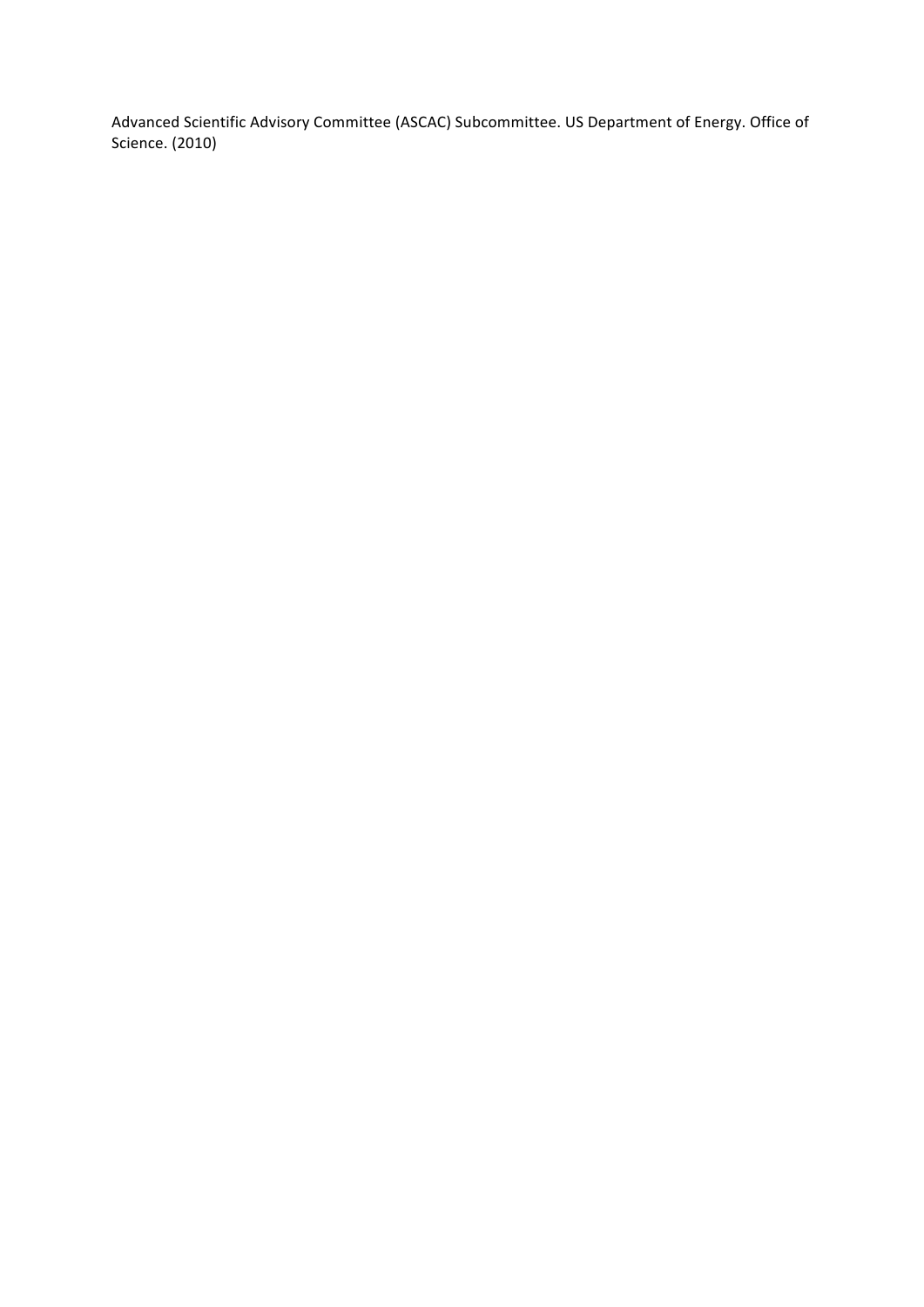## **Figures**



#### Figure 1

Simulated annealing is a probabilistic heuristic for the problem of finding the global optimum of a given function in a large search space. It is, for example, used to find solutions to the travelling salesman problem. At each step and using some source of noise, e.g. from a pseudo-random number generator, the heuristic decides probabilistically whether to move to some neighbouring state or remain at the current state. The probability of making the transition is determined by an acceptance function that depends on the "energies" of the two states and on a global time-varying "temperature" parameter which decreases to zero as the heuristic proceeds. Here a possible path 1 $\rightarrow$  2 $\rightarrow$  ... $\rightarrow$  9 is shown. In the early stages of the optimisation when the "temperature" is high (e.g. the transition from 2 to 3) it is possible for the new state to have lower energy than the old state. Such a transition is strongly penalised later in the optimisation procedure as the "temperature" drops to zero.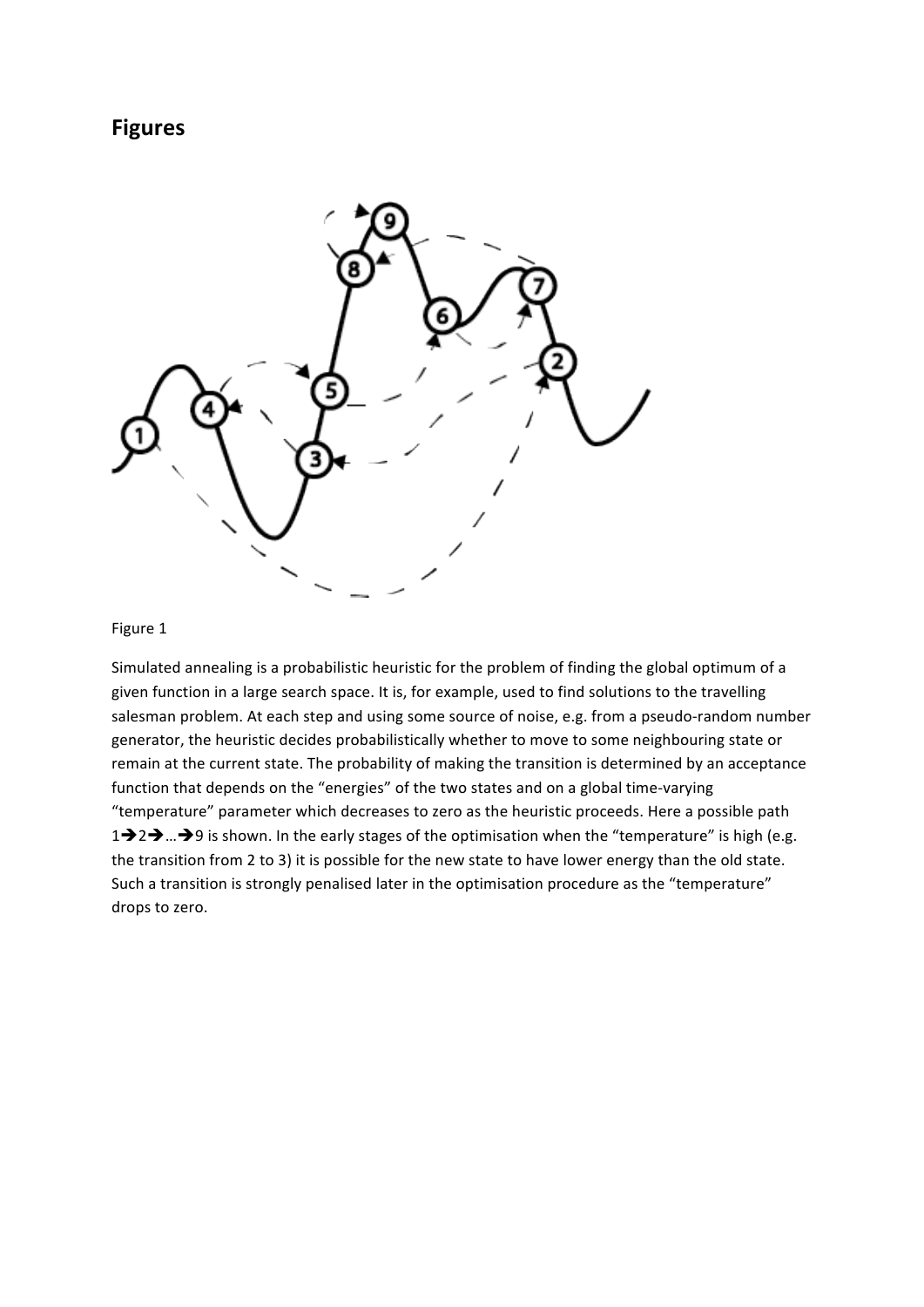



The estimated relationship between exactness and energy cost, for a class of probabilistic Complementary Metal-Oxide Semiconductor (CMOS) processors (from<sup>4,5</sup>).